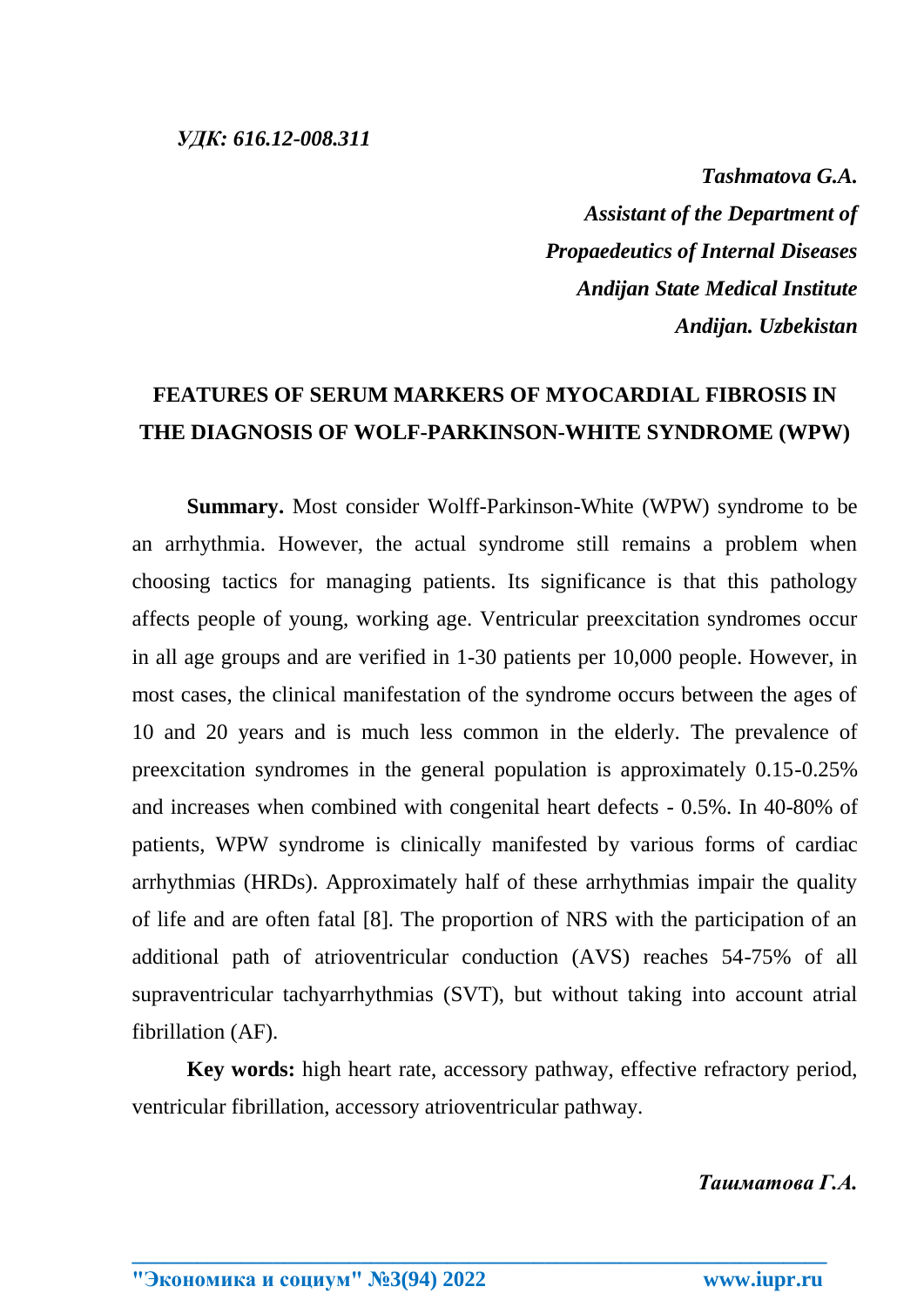*ассистент кафедры пропедевтики внутренних болезней Андижанский государственный медицинский институт Андижан. Узбекистан*

## **ОСОБЕННОСТИ СЫВОРОТОЧНЫХ МАРКЕРОВ ФИБРОЗА МИОКАРДА В ДИАГНОСТИКЕ СИНДРОМА ВОЛЬФА-ПАРКИНСОНА-УАЙТА (WPW)**

**Резюме.** Большинство рассматривают синдром Wolff-Parkinson-White (WPW) как нарушение ритма сердца. Однако актуальный синдром, попрежнему, остается проблемой, при выборе тактики ведения пациентов. Ее значимость в том, что данной патологией страдают лица молодого, трудоспособного возраста. Синдромы предвозбуждения желудочков встречаются во всех возрастных группах и верифицируются у 1-30 пациентов на 10 000 человек. Однако, в большинстве случаев клиническая манифестация синдрома происходит в возрасте от 10 до 20 лет и гораздо реже у лиц пожилого возраста. Распространенность синдромов предэкзитации в общей популяции составляет приблизительно 0,15-0,25% и возрастает при сочетании с врожденными пороками сердца – 0,5%. У 40-80% пациентов синдром WPW клинически проявляется разнообразными формами нарушений ритма сердца (НРС). Примерно половина данных аритмий ухудшают качество жизни и часто являются фатальными [8]. Доля НРС с участием дополнительного пути атриовентрикулярного проведения (ДАВС) достигает 54-75% всех наджелудочковыхтахиаритмий (НЖТ), однако без учета фибрилляции предсердий (ФП).

**Ключевые слова:** высокой частотой сердечных сокращений, дополнительного пути проведения, эффективного рефрактерного периода, фибрилляции желудочков, дополнительного пути атриовентрикулярного проведения.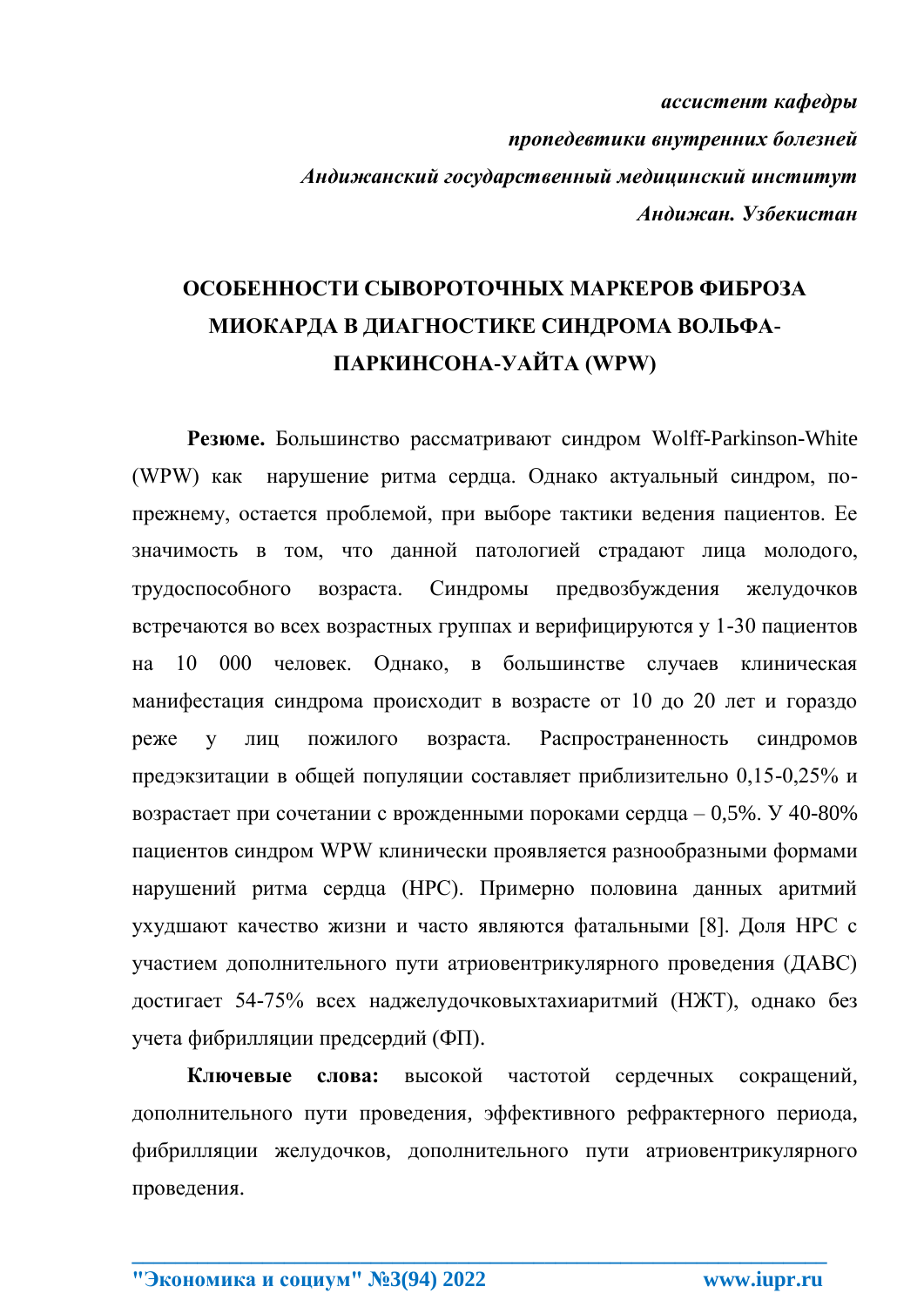**Introduction.** Approximately 1/3 of patients have paroxysms of atrial fibrillation (AF), which in many cases are the cause of dangerous cardiovascular events. The combination of AF with a high heart rate (HR) and a short effective refractory period (ERP) of the accessory conduction pathway (ATP) creates the opportunity for the development of flutter and ventricular fibrillation (VF). Conduction of impulses to the ventricles in a ratio of 1:1 with a frequency of up to 340 per minute during an episode of AF contributes to the transformation of AF into VF, which is the main mechanism of sudden cardiac death (SCD) in patients with WPW syndrome [2,4].

The probability of developing sudden death within 10 years among patients with ventricular preexcitation syndrome exceeds the general population risk and ranges from 0.15 to 0.39%. In some cases, SCD may be the first clinical manifestation of asymptomatic preexcitation [4, 6, 14].

To date, non-invasive and endocardial electrophysiological examination (EPS) of the cardiac conduction system remains the key point in the diagnosis of ventricular preexcitation syndromes and the prediction of HRS. The results obtained with EPS determine the further tactics of patient management [2, 9]. However, even non-invasive EPS has a number of contraindications and limitations for use, in particular, the expediency of its use in asymptomatic patients and in early childhood is still being discussed [1, 7]. Thus, in 20% of asymptomatic patients during endocardial EPS, AF was provoked with the further development of life-threatening ventricular HRS [4, 5]. V. Santinellietal. observed 293 patients with the phenomenon of WPW who underwent an EPS procedure, in which various HRS were induced and who were taking antiarrhythmic therapy for this reason. This prospective study showed that 17 patients had malignant arrhythmias during 67 months of follow-up after EPS, which casts doubt on aggressive management in asymptomatic individuals [8].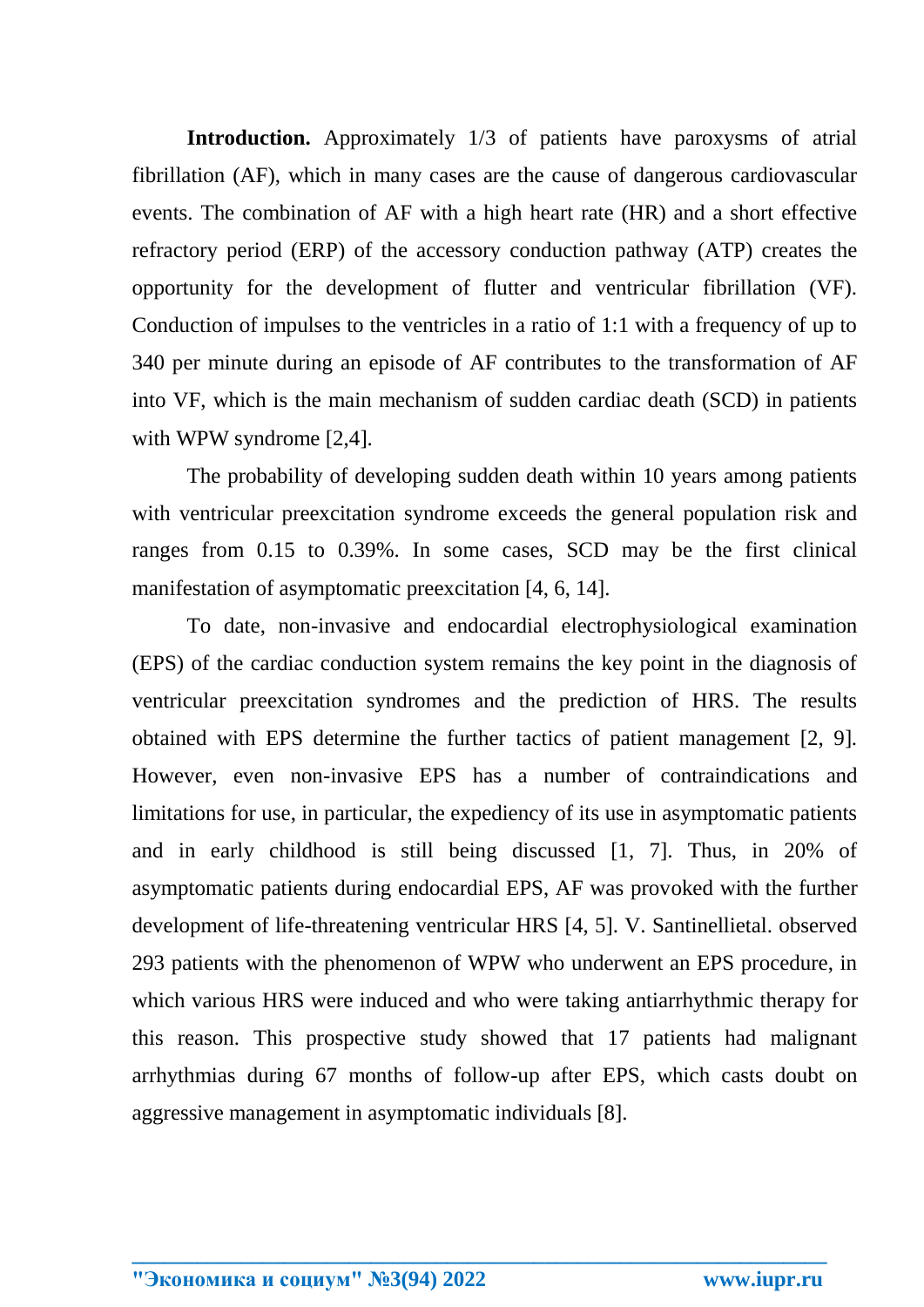**Purpose of the study.** To study markers of collagen synthesis and degradation in blood serum in patients with ventricular preexcitation syndrome, to evaluate their predictive value in the development of tachyarrhythmias.

**Materials and methods.** In the conditions of the cardiology departments of the clinic, 23 patients (main group) with premature ventricular excitation syndromes were examined, the average age was  $25.3\pm9.15$  years. The main group was divided into two subgroups. The first group consisted of patients with the Wolff-Parkinson-White (WPW) phenomenon (n=11), the second - with the WPW syndrome  $(n=12)$ . The comparison group consisted of 10 practically healthy individuals. An electrophysiological study of the conduction system of the heart (EPS) was carried out by transesophageal electrical atrial stimulation using an Astrocard-Polysystem EP/L electrostimulator (ZAO Meditech) and multipolar electrodes PEDSP-2. As an assessment of the parameters of fibrosis factors, the quantitative determination of type I terminal propeptide procollagen (PICP), matrix metalloproteinase-9 (MMP-9), and tissue inhibitor of metalloproteinases-1 (TIMP-1) was studied.

**Results and its discussion.** The highest levels of MMP-9 were determined in patients with WPW syndrome -  $96.1\pm33.2$  ng/ml, less in the WPW phenomenon group  $(54.3 \pm 21.8 \text{ ng/ml}; \text{p=0.0003})$ . The maximum level of TIMP-1 is determined in patients with the WPW phenomenon and practically healthy peers  $(418.5\pm69.8$ ng/ml and  $461.7\pm72.2$  ng/ml; p=0.27). In patients with WPW syndrome, TIMP-1 was significantly lower -  $341.1\pm90.1$  ng/ml (p=0.002; p=0.00012). The level of PICP in patients with WPW syndrome was 178.9±76.2 ng/ml, with the WPW phenomenon – 97.8 $\pm$ 31.7 ng/ml (p=0.00014). All examined patients in terms of PICP levels significantly differed from practically healthy peers 69.4±23.9 ng/ml (p<0.05). Among the main group, a shortening of the PQ interval was revealed, and in patients with the WPW syndrome  $(106.18\pm16.5 \text{ ms})$  it was more significant compared to the phenomenon  $(115.25 \pm 19.54 \text{ ms}, \text{p=0.004})$ . In preexcitation syndromes, the average effective refractory period (ERP) of accessory conduction pathways (ATP) was determined: 240.0±47.9 ms for WPW syndrome and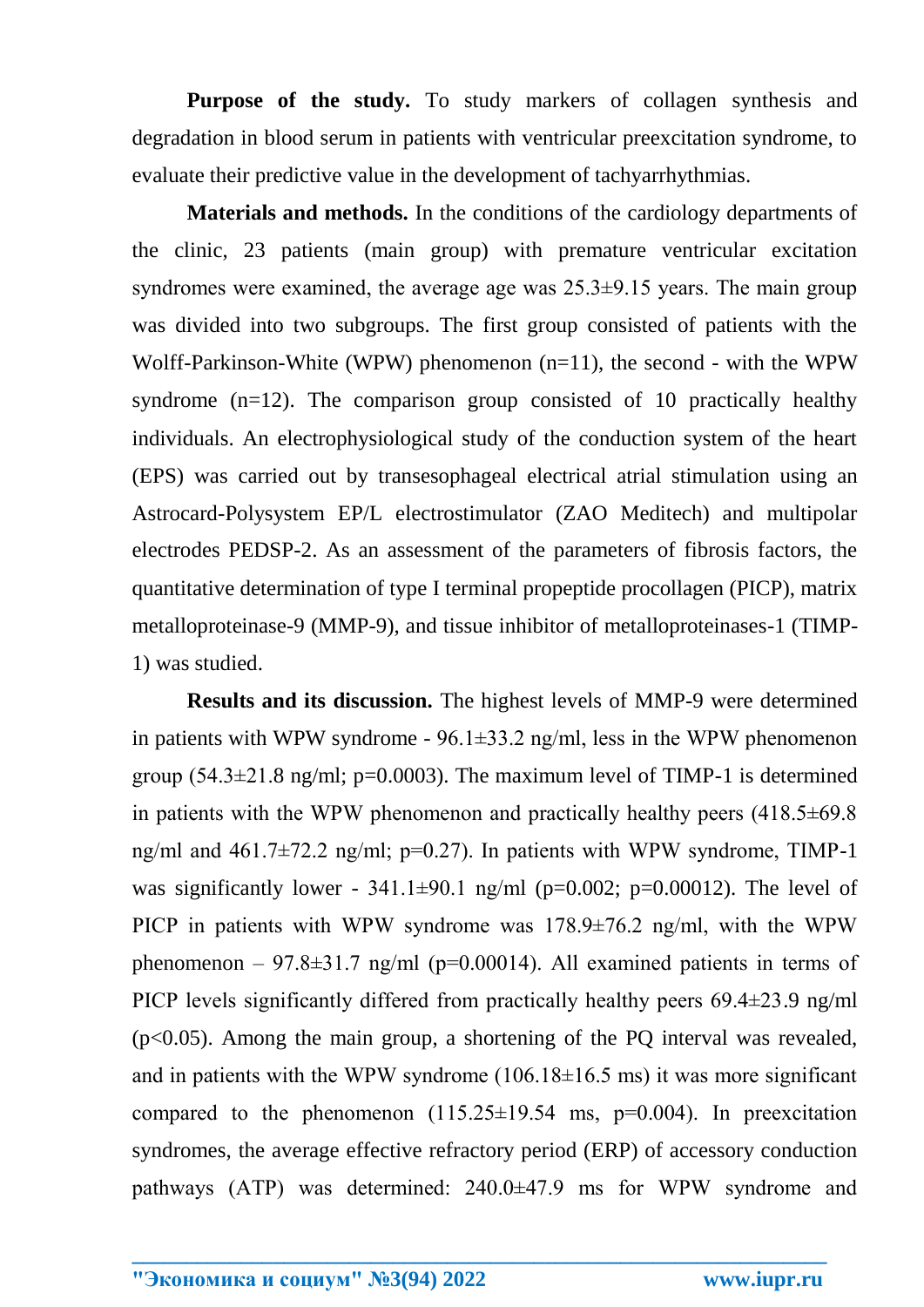$241.25\pm30.84$  ms for the phenomenon. At the same time, in patients with WPW syndrome, ERP was significantly shorter  $(p=0.049)$ . In both groups, an inverse correlation with fibrosis biomarkers, MMP-9 and PICP, was established.

Serum markers of synthesis and degradation (MMP-9, TIMP-1, PICP) were evaluated in patients with WPW syndrome and phenomenon. An increase in the concentration of MMP-9, PICP and a decrease in TIMP-1 were revealed in WPW syndrome, which is clinically manifested by various HRS, including AF. We have established correlations of the studied markers of collagen metabolism with the parameters of long-term ECG monitoring, echocardiographic and electrophysiological studies in the examined patients.

Quantitative values of fibrosis indicators are also indicated for predicting an increased risk of developing HRS, in particular AF, in patients with ventricular pre-excitation syndrome. The greatest prognostic value in relation to the progression of the WPW phenomenon into a syndrome, i.e. development of supraventricular tachyarrhythmias in patients with premature ventricular excitation syndromes was detected for MMP-9, TIMP-1, PICP and a number of instrumental parameters.This paper defines additional risk criteria for arrhythmia in WPW syndrome. The value of MMP-9 above 80.3 ng/ml, TIMP-1 less than 381.3 ng/ml and PICP more than 140.8 ng/ml may be criteria for an increased risk of transformation of the WPW phenomenon into a syndrome with subsequent development of supraventricular tachyarrhythmias. The concentration of MMP-9 in the blood serum, exceeding 92 ng/ml, is a criterion for an increased risk of developing AF in ventricular pre-excitation syndrome.

**Conclusions.** In patients with premature ventricular excitation syndromes, a change in the fibrous matrix was revealed: an increase in the concentration of MMP-9, PICP and a decrease in TIMP-1. The WPW syndrome is characterized by a pronounced imbalance of serological markers of collagen synthesis and degradation than the phenomenon. ERP DPP was inversely correlated with MMP-9 and PICP scores. The data obtained represent the possible involvement of fibrous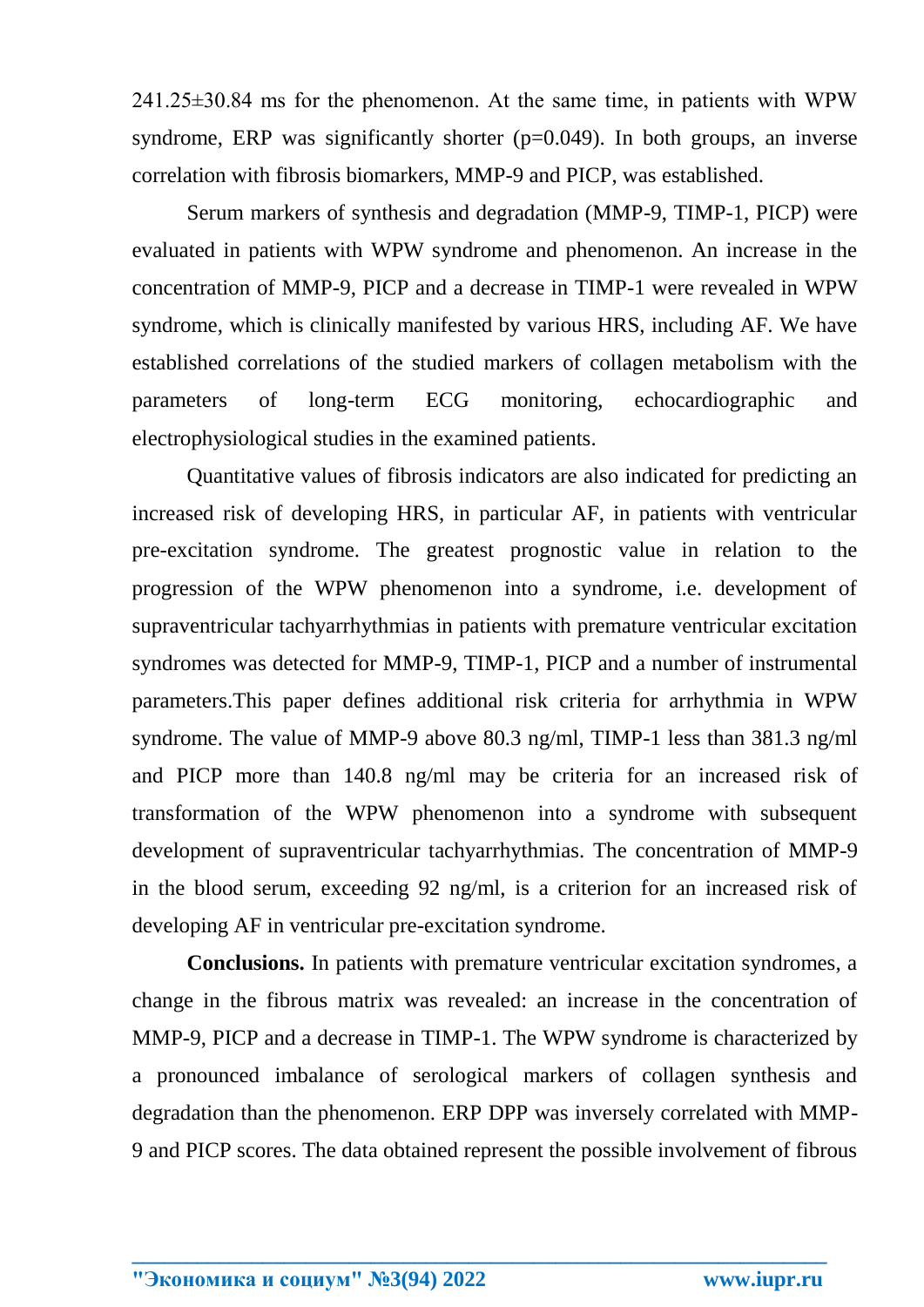myocardial disorganization in the formation of cardiac arrhythmias in premature ventricular excitation syndromes.

## **Bibliography**

1. Ardashev, V.N. Treatment of cardiac arrhythmias / V.N. Ardashev, A.V. Ardashev, V.I. Steklov. - M.: ID Medpraktika, 2005. - 228 p.

2. Ardashev, A.V. Wolf-Parkinson-White syndrome: classification, clinical manifestations, diagnosis and treatment / A.V. Ardashev [et al.] // Cardiology. - 2009. - No. 10. - P. 8494.

3. Arrhythmology: clinical guidelines for electrophysiological studies, catheter ablation and the use of implantable antiarrhythmic devices / A.Sh. Revishvili [and others] - M.: GEOTAR-Media, 2010. - 304 p.

4. Akhmedov, V.A. Metalloproteinase activity in patients with metabolic syndrome and atrial fibrillation / V.A. Akhmedov, V.T. Dolgikh, D.V. Naumov, V.E. Dvornikov // Bulletin of the Novosibirsk State University. Series: Biology, clinical medicine. –2010. - T. 8, No. 4. - S. 113-118.

5. Bobrov, V.A. Diagnosis of syndromes of premature excitation of the ventricles / V.A. Bobrov [and others] // Ukr. cardiol. magazine - 2009. - No. 4. - S. 98-108.

6. Valikova, T.A. Neurology. Autonomic nervous system (anatomy, physiology, clinical manifestations, treatment) / T.A. Valikova, V.M. Alifirova, N.V. Pugachenko, O.V. Grebenyuk // Textbook. – Tomsk, 2013. – P. 142.

7. Vasilets, L.M. Fibrosis markers and structural and functional parameters of the left atrium in patients with atrial fibrillation / L.M. Vasilets [and others] // Modern problems of science and education. - 2013. - No. 2. - Electronic journal. – http://www.science-education.ru/108-9118.

8. Vatutin, N.T. Syndrome of premature excitation of the ventricles / N.T. Vatutin, N.V. Kalinkina // Syndromes in cardiology. - 2010. - S. 146-147.

9. Gasanov, A.G. Matrix metalloproteinases and features of apoptosis in cardiomyopathies and congenital heart defects in children: author. dis. … doctor of medical sciences. / Gasanov A.G. - Moscow, 2010. - 49 p.